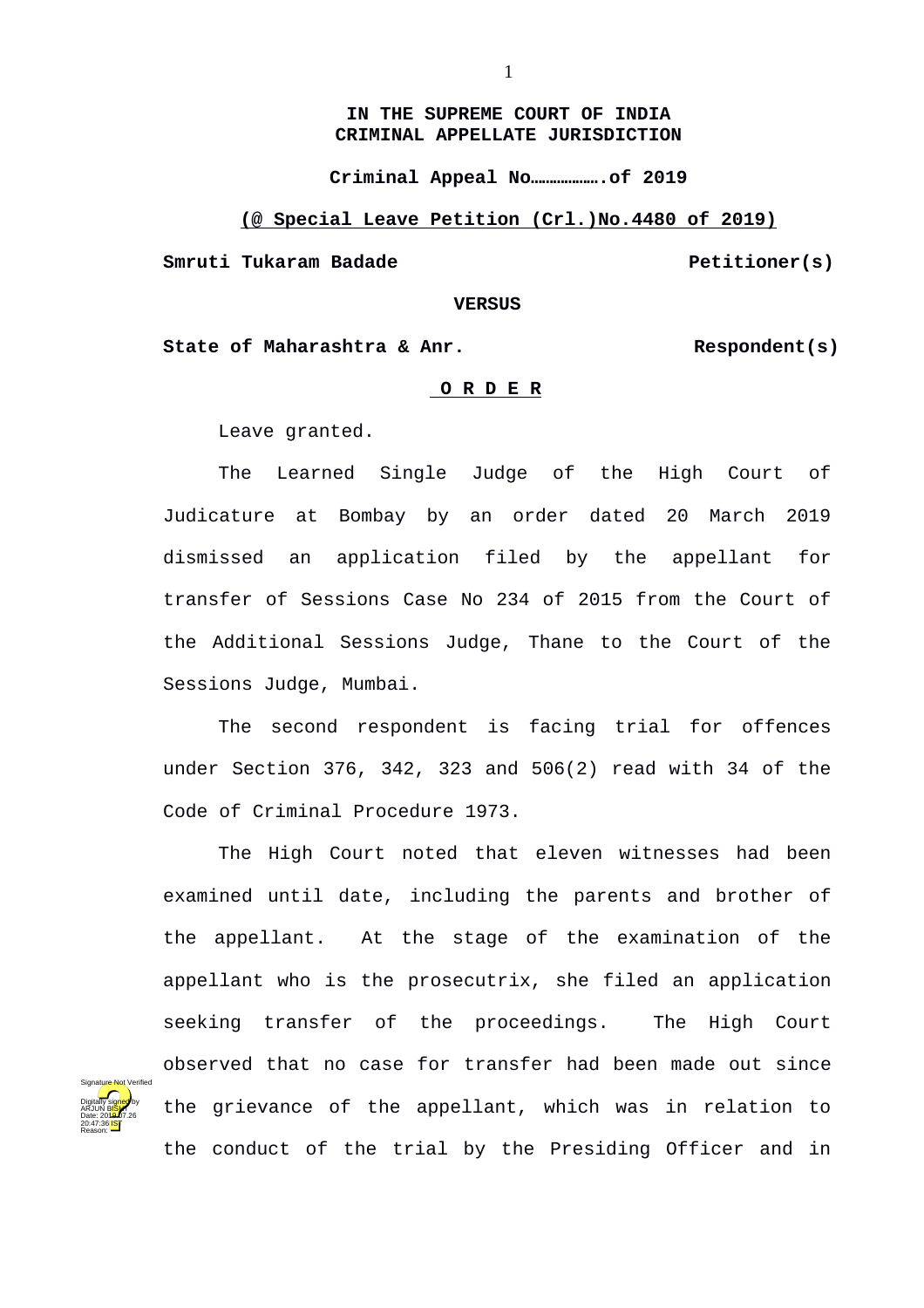regard to the Public Prosecutor did not survive, since the Trial Judge had been transferred and the Assistant Public Prosecutor had been replaced.

Notice was issued by this Court on  $1^{st}$  July 2019. The Standing Counsel for the State of Maharashtra has been served.

At this stage, we do not express any view on the merits of the allegations which led the appellant to seek a transfer of the pending trial from the Court of the Sessions Judge, Thane to the Court of the Sessions Judge, Mumbai. It has become unnecessary to enter into that arena since Ms Vibha Datta Makhija, learned Senior Counsel appearing on behalf of the appellant requested the Court to issue facilitative directions to ensure that the appellant is able to depose freely without any pressure or coercion.

Mr Vinay Navare, learned Senior Counsel appearing on behalf of the second respondent submitted that this Court may impose necessary safeguards for the above purpose.

Having considered the facts and circumstances and the submissions of the learned senior counsel we issue the following directions;

(i) The Sessions Judge, Thane shall take necessary steps to ensure in camera proceedings in compliance with the provisions of Section 327(2) of the Code of Criminal Procedure 1973; (ii) In terms of the guidelines issued by this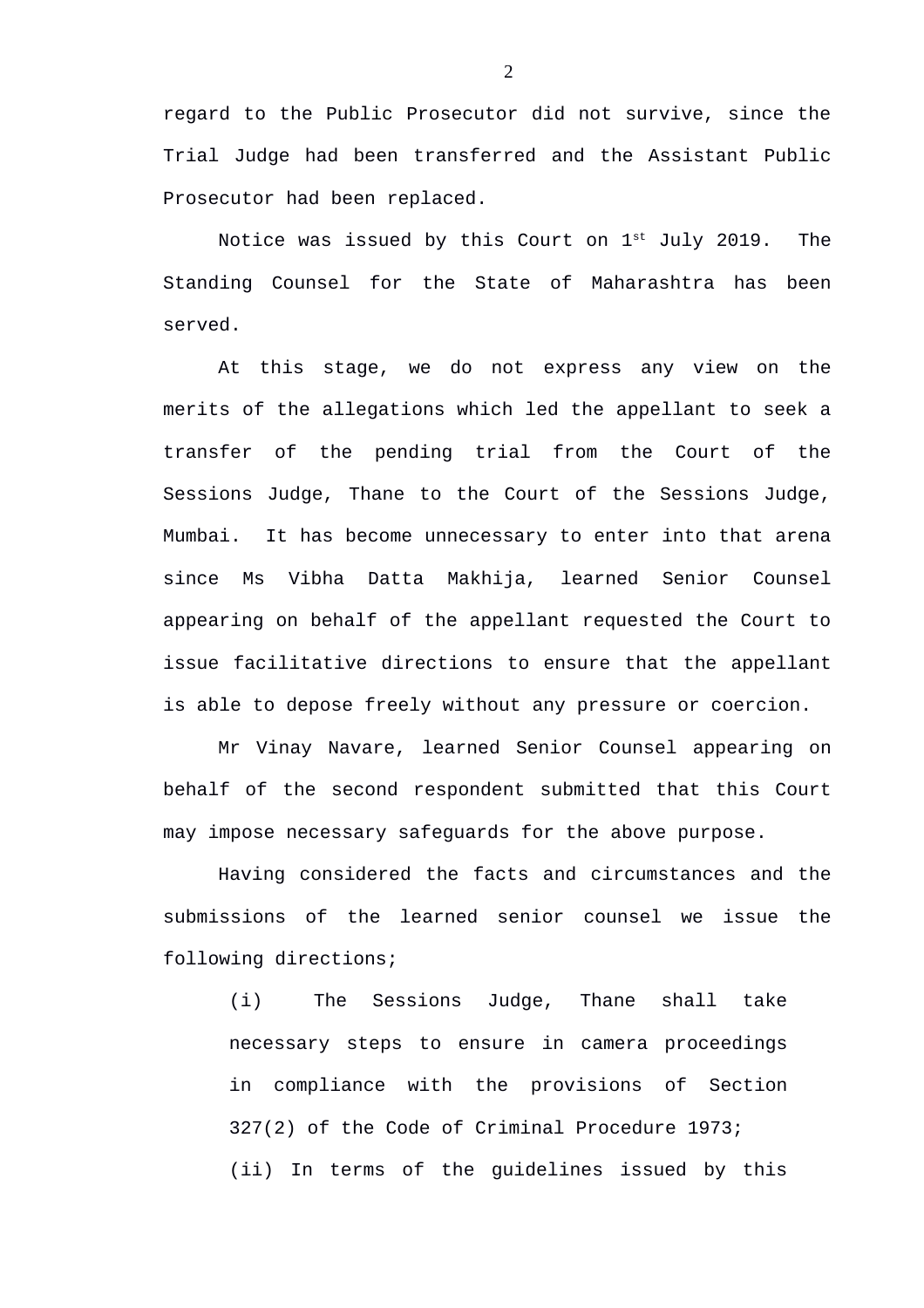Court in *Sakshi vs Union of India & Ors[1](#page-2-0)*, the questions to be addressed to the appellant in the course of her cross-examination by counsel for the second respondent shall be handed over in advance in writing to the Presiding Officer. The Presiding Officer shall ensure that the testimony of the witness is recorded in a dignified manner; (iii) Mr Vinay Navare, learned Senior Counsel for the second respondent stated that on the date or dates on which the evidence of the appellant has to be recorded, the second respondent shall apply for exemption from personal appearance before the learned Sessions Judge; and

(iv) In the event it becomes necessary for the appellant to do so, she would at least one week before the date fixed for the recording of her evidence, apply to the Commissioner of Police for being granted police protection during the course of travel to Court and appearance in the Court of the Sessions Judge.

Ms Makhija and Mr Navare learned Senior Counsel stated that the appellant and second respondent would ensure that no unnecessary adjournments are taken and that they will cooperate in the recording of evidence and in the conclusion of the trial expeditiously.

<span id="page-2-0"></span>1 (1996) 2 SCC 384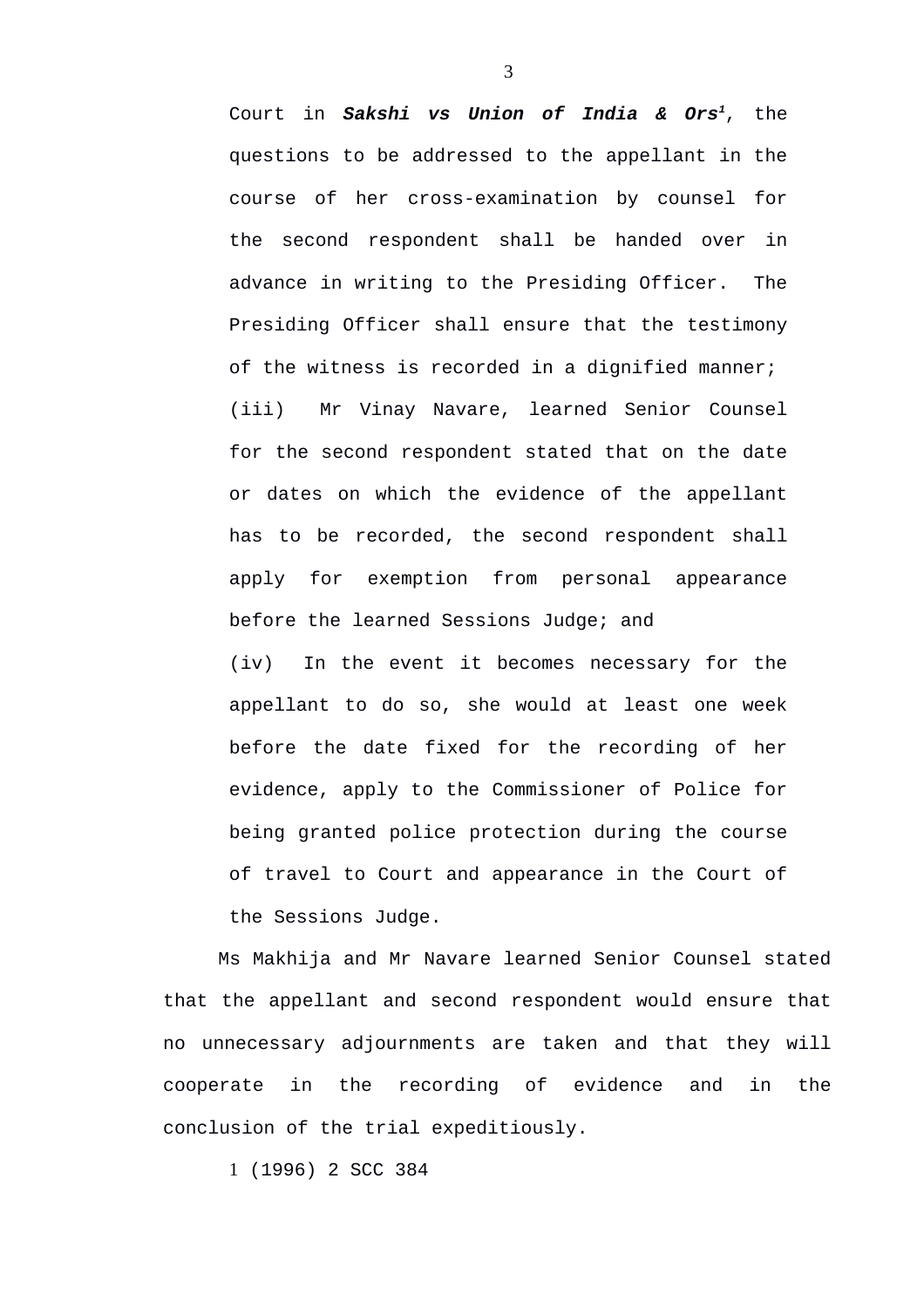The appeal is accordingly disposed of.

Upon the conclusion of the proceedings in the above appeal, Ms Makhija has requested this Court to take up the wider issue on the need to set up vulnerable witness court rooms in compliance with the decision of this Court in *State of Maharashtra vs Bandu[2](#page-3-0).* On this aspect, notice shall issue to Registrar General of the Bombay High Court returnable in six weeks.

**………………………………………………………………………. J.**

 **[Dr Dhananjaya Y Chandrachud]**

**…………………………………………………………………………J. [Indira Banerjee]**

**New Delhi; 23 July 2019**

<span id="page-3-0"></span>2 (2018) 11 SCC 163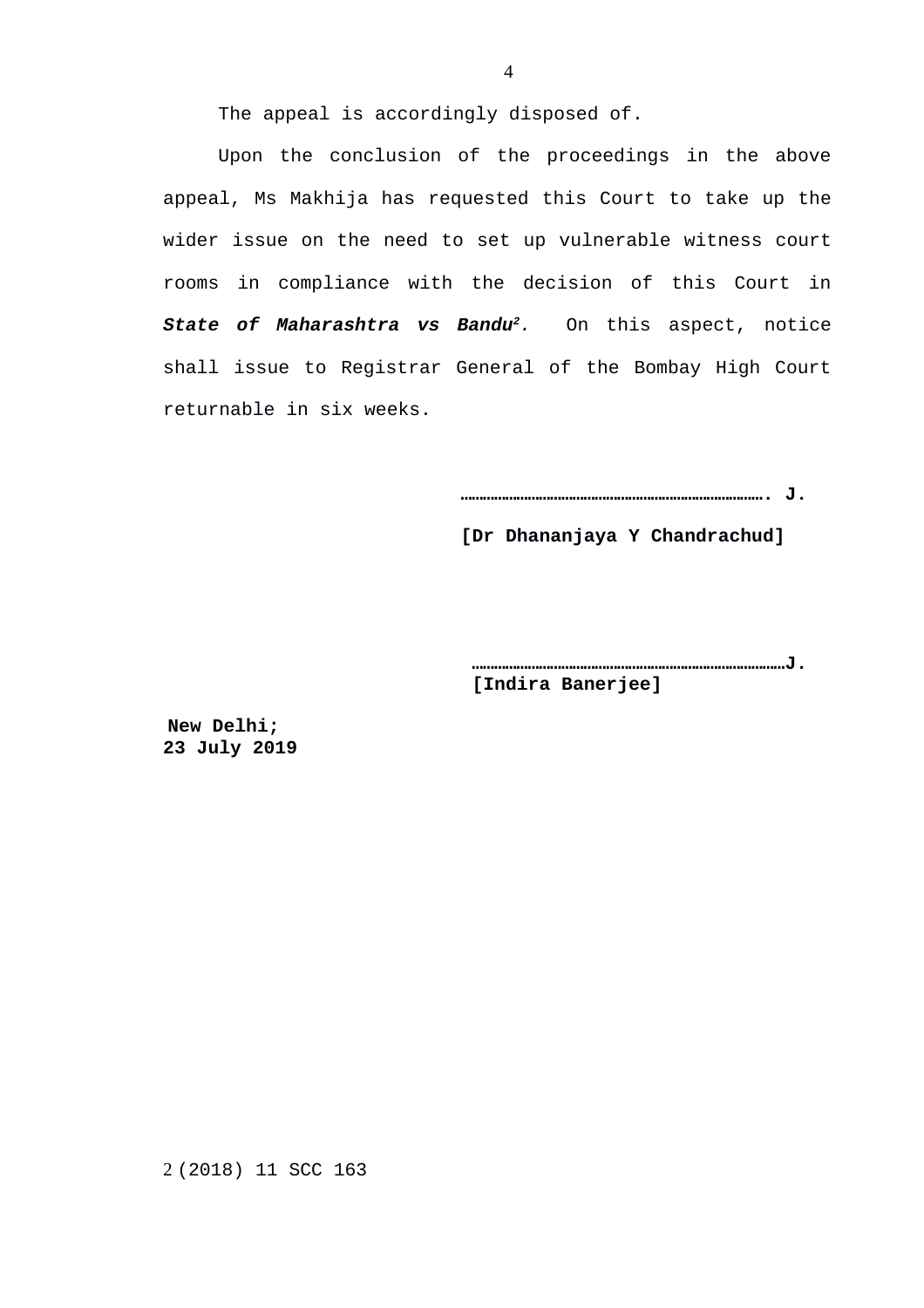**ITEM NO.17 COURT NO.11 SECTION II-A**

## **S U P R E M E C O U R T O F I N D I A RECORD OF PROCEEDINGS**

**Petition(s) for Special Leave to Appeal (Crl.)No(s). 4480/2019**

**(Arising out of impugned final judgment and order dated 20- 03-2019 in CRLA No. 165/2017 passed by the High Court Of Judicature At Bombay)**

SMRUTI TUKARAM BADADE **All and SCIENCE CONTROL** Petitioner(s)

#### **VERSUS**

**THE STATE OF MAHARASHTRA & ANR. Respondent(s)**

 **IA No. 77276/2019 - EXEMPTION FROM FILING C/C OF THE IMPUGNED JUDGMENT IA No. 77287/2019 - EXEMPTION FROM FILING O.T. IA No. 77284/2019 - PERMISSION TO FILE ADDITIONAL DOCUMENTS/FACTS/ANNEXURES)**

**Date : 23-07-2019 These matters were called on for hearing today.**

**CORAM :** 

 **HON'BLE DR. JUSTICE D.Y. CHANDRACHUD HON'BLE MS. JUSTICE INDIRA BANERJEE**

| For Petitioner(s) | Mr. Vibha Datta Makhija, Sr. Adv.<br>Ms. Jaikriti S. Jadeja, AOR<br>Mr. Praveen Gaur, Adv.        |
|-------------------|---------------------------------------------------------------------------------------------------|
| For Respondent(s) | Mr. Nishant R. Katneshwarkar, AOR<br>Mr. Anoop Kandari, Adv.                                      |
|                   | Mr. Vinay Navare, Sr. Adv.<br>Mr. Harshad Bhadbhade, Adv.<br>Ms. Deeplaxmi Subhash Matwankar, AOR |

 **UPON hearing the counsel the Court made the following**